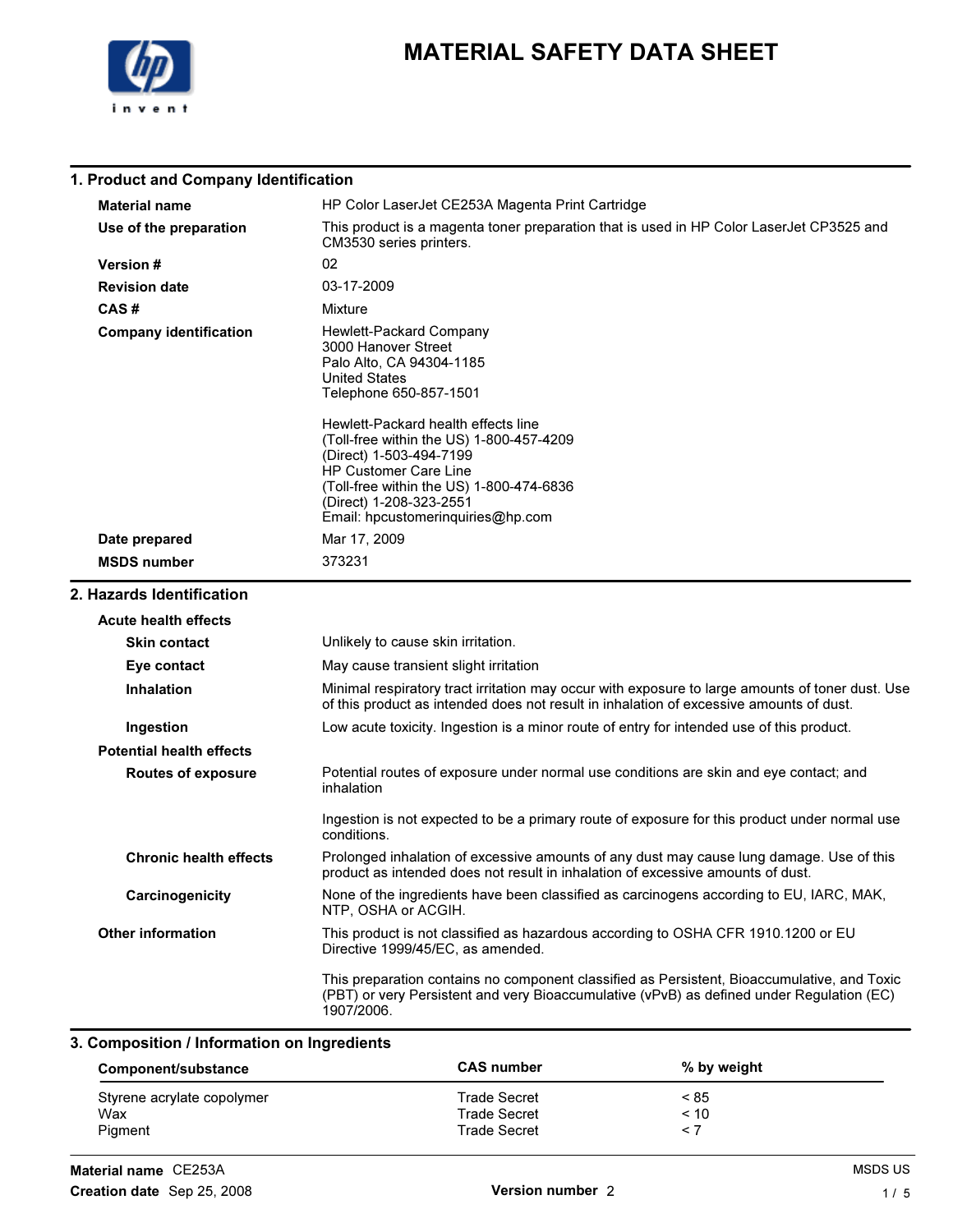

| Amorphous silica                                         | 7631-86-9                                                                                                                                                                                                                                                                                                                            | $\leq$ 2 |
|----------------------------------------------------------|--------------------------------------------------------------------------------------------------------------------------------------------------------------------------------------------------------------------------------------------------------------------------------------------------------------------------------------|----------|
| <b>4. First Aid Measures</b>                             |                                                                                                                                                                                                                                                                                                                                      |          |
| <b>First aid procedures</b>                              |                                                                                                                                                                                                                                                                                                                                      |          |
| Eye contact                                              | Do not rub eyes. Immediately flush with large amounts of clean, warm water (low pressure) for<br>at least 15 minutes or until particles are removed. If irritation persists, consult a physician.                                                                                                                                    |          |
| <b>Skin contact</b>                                      | Wash affected areas thoroughly with mild soap and water. Get medical attention if irritation<br>develops or persists.                                                                                                                                                                                                                |          |
| <b>Inhalation</b>                                        | Move person to fresh air immediately. If irritation persists, consult a physician.                                                                                                                                                                                                                                                   |          |
| Ingestion                                                | Rinse mouth out with water. Drink one to two glasses of water. If symptoms occur, consult a<br>physician.                                                                                                                                                                                                                            |          |
| 5. Fire Fighting Measures                                |                                                                                                                                                                                                                                                                                                                                      |          |
| Flash point and method                                   | Not applicable                                                                                                                                                                                                                                                                                                                       |          |
| <b>Hazardous combustion</b><br>products                  | Carbon monoxide and carbon dioxide.                                                                                                                                                                                                                                                                                                  |          |
| <b>Flammable properties</b>                              | Like most organic material in powder form, toner can form explosive dust-air mixtures when<br>finely dispersed in air.                                                                                                                                                                                                               |          |
| <b>Extinguishing media</b>                               |                                                                                                                                                                                                                                                                                                                                      |          |
| Suitable extinguishing<br>media                          | CO2, water, or dry chemical                                                                                                                                                                                                                                                                                                          |          |
| Unsuitable extinguishing<br>media                        | None known.                                                                                                                                                                                                                                                                                                                          |          |
| Unusual fire and explosion<br>hazard                     | Like most organic material in powder form, toner can form explosive dust-air mixtures when<br>finely dispersed in air.                                                                                                                                                                                                               |          |
| <b>Protection of firefighters</b>                        |                                                                                                                                                                                                                                                                                                                                      |          |
| Protective equipment and<br>precautions for firefighters | If fire occurs in the printer, treat as an electrical fire.                                                                                                                                                                                                                                                                          |          |
| <b>Special firefighting procedures</b>                   | None established.                                                                                                                                                                                                                                                                                                                    |          |
| 6. Accidental Release Measures                           |                                                                                                                                                                                                                                                                                                                                      |          |
| <b>Personal precautions</b>                              | Minimize dust generation and accumulation.                                                                                                                                                                                                                                                                                           |          |
| <b>Environmental precautions</b>                         | Do not flush into surface water or sanitary sewer system. See also section 13 Disposal<br>considerations.                                                                                                                                                                                                                            |          |
| <b>Other information</b>                                 | Slowly vacuum or sweep the material into a bag or other sealed container. Clean remainder<br>with a damp cloth or vacuum cleaner. If a vacuum is used, the motor must be rated as dust<br>explosion-proof. Fine powder can form explosive dust-air mixtures. Dispose of in compliance<br>with federal, state, and local regulations. |          |
| 7. Handling and Storage                                  |                                                                                                                                                                                                                                                                                                                                      |          |
| <b>Handling</b>                                          | Keep out of the reach of children. Avoid inhalation of dust and contact with skin and eyes. Use<br>with adequate ventilation. Keep away from excessive heat, sparks, and open flames.                                                                                                                                                |          |
| <b>Storage</b>                                           | Keep out of the reach of children. Keep tightly closed and dry. Store away from strong<br>oxidizers. Store at room temperature.                                                                                                                                                                                                      |          |
| 8. Exposure Controls / Personal Protection               |                                                                                                                                                                                                                                                                                                                                      |          |
| <b>Exposure guidelines</b>                               | USA OSHA (TWA/PEL): 15 mg/m3 (Total Dust), 5 mg/m3 (Respirable Fraction)                                                                                                                                                                                                                                                             |          |
|                                                          | ACGIH (TWA/TLV): 10 mg/m3 (Inhalable Particulate), 3 mg/m3 (Respirable Particulate)                                                                                                                                                                                                                                                  |          |
|                                                          | Amorphous silica: USA OSHA (TWA/PEL): 20 mppcf 80 (mg/m3)/%SiO2, ACGIH<br>(TWA/TLV): 10 mg/m3                                                                                                                                                                                                                                        |          |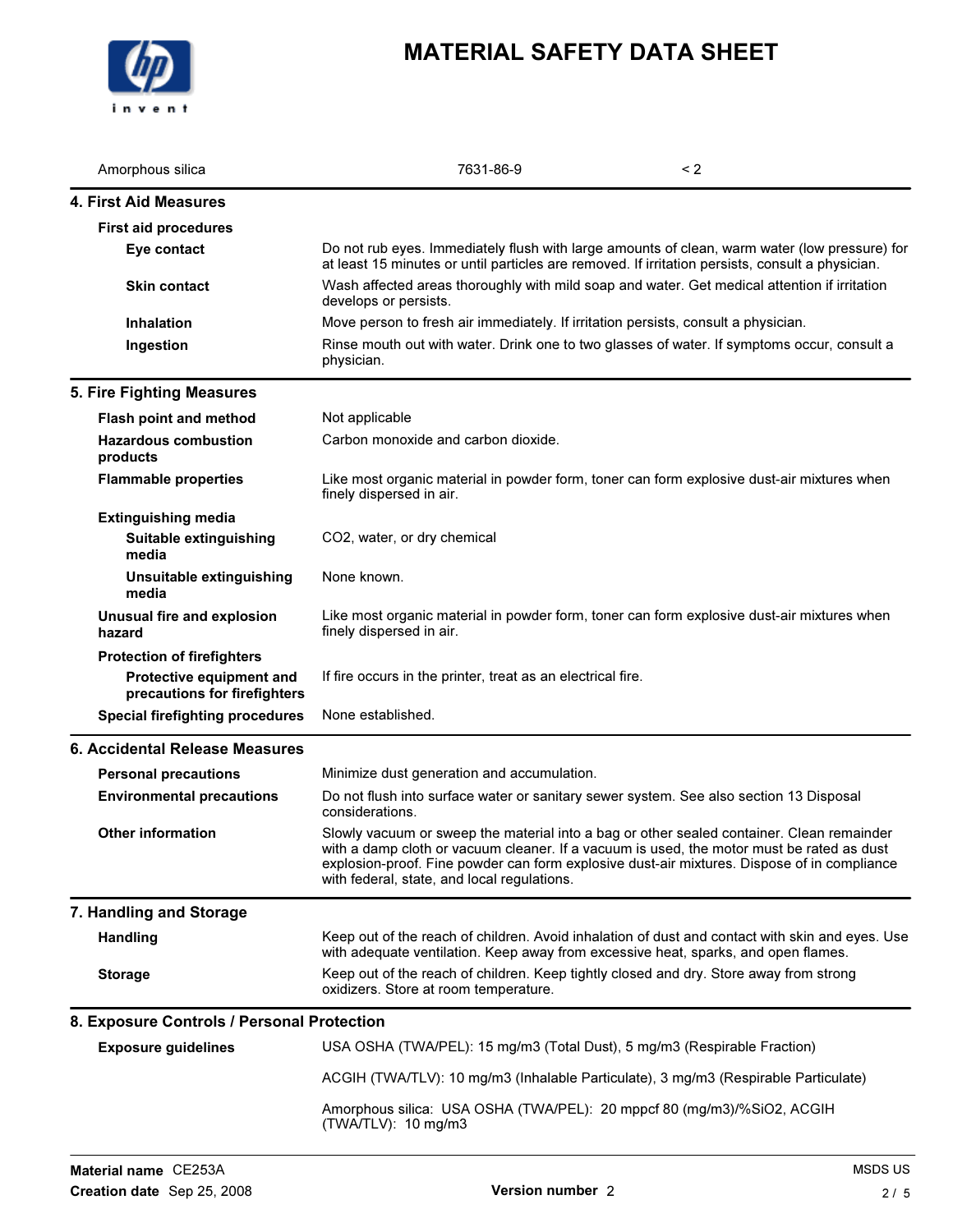

#### Personal protective equipment

General Seneral No personal respiratory protective equipment required under normal conditions of use.

| 9. Physical & Chemical Properties                 |                                                               |  |  |
|---------------------------------------------------|---------------------------------------------------------------|--|--|
| Appearance                                        | Fine powder                                                   |  |  |
| Color                                             | Magenta                                                       |  |  |
| Odor                                              | Slight plastic odor                                           |  |  |
| <b>Odor threshold</b>                             | Not available.                                                |  |  |
| <b>Physical state</b>                             | Not available.                                                |  |  |
| <b>Form</b>                                       | solid                                                         |  |  |
| pH                                                | Not applicable                                                |  |  |
| <b>Melting point</b>                              | Not available.                                                |  |  |
| <b>Freezing point</b>                             | Not available.                                                |  |  |
| <b>Boiling point</b>                              | Not applicable                                                |  |  |
| <b>Flash point</b>                                | Not applicable                                                |  |  |
| <b>Evaporation rate</b>                           | Not applicable                                                |  |  |
| <b>Flammability</b>                               | Not available.                                                |  |  |
| Flammability limits in air,<br>upper, % by volume | Not available.                                                |  |  |
| Flammability limits in air,<br>lower, % by volume | Not flammable                                                 |  |  |
| Vapor pressure                                    | Not applicable                                                |  |  |
| <b>Vapor density</b>                              | Not applicable                                                |  |  |
| <b>Specific gravity</b>                           | $1 - 1.2$ (H2O = 1)                                           |  |  |
| <b>Relative density</b>                           | Not available.                                                |  |  |
| <b>Solubility (water)</b>                         | Negligible in water. Partially soluble in toluene and xylene. |  |  |
| <b>Partition coefficient</b><br>(n-octanol/water) | Not available.                                                |  |  |
| <b>Auto-ignition temperature</b>                  | Not applicable                                                |  |  |
| <b>Decomposition temperature</b>                  | Not available.                                                |  |  |
| <b>Softening point</b>                            | 176 - 266 °F (80 - 130 °C)                                    |  |  |
| <b>Viscosity</b>                                  | Not applicable                                                |  |  |
|                                                   |                                                               |  |  |

#### 10. Chemical Stability & Reactivity Information

|                                                                                                                                                                                                  | <b>Chemical stability</b>                    | Stable under normal storage conditions.                                                                                                           |  |  |
|--------------------------------------------------------------------------------------------------------------------------------------------------------------------------------------------------|----------------------------------------------|---------------------------------------------------------------------------------------------------------------------------------------------------|--|--|
| Imaging Drum: Exposure to light<br><b>Conditions to avoid</b><br>Strong oxidizers<br>Incompatible materials<br>Carbon monoxide and carbon dioxide.<br><b>Hazardous decomposition</b><br>products |                                              |                                                                                                                                                   |  |  |
|                                                                                                                                                                                                  |                                              |                                                                                                                                                   |  |  |
|                                                                                                                                                                                                  |                                              |                                                                                                                                                   |  |  |
|                                                                                                                                                                                                  | <b>Possibility of hazardous</b><br>reactions | Will not occur.                                                                                                                                   |  |  |
|                                                                                                                                                                                                  | 11. Toxicological Information                |                                                                                                                                                   |  |  |
|                                                                                                                                                                                                  |                                              |                                                                                                                                                   |  |  |
|                                                                                                                                                                                                  | <b>Oral toxicity</b>                         | LD50/oral/rat >2000 mg/kg; (OECD 401); Not harmful Not classified for acute oral toxicity<br>according to EU Directive 67/548/EEC and 1999/45/EC. |  |  |
|                                                                                                                                                                                                  | <b>Inhalation toxicity</b>                   | No information available.                                                                                                                         |  |  |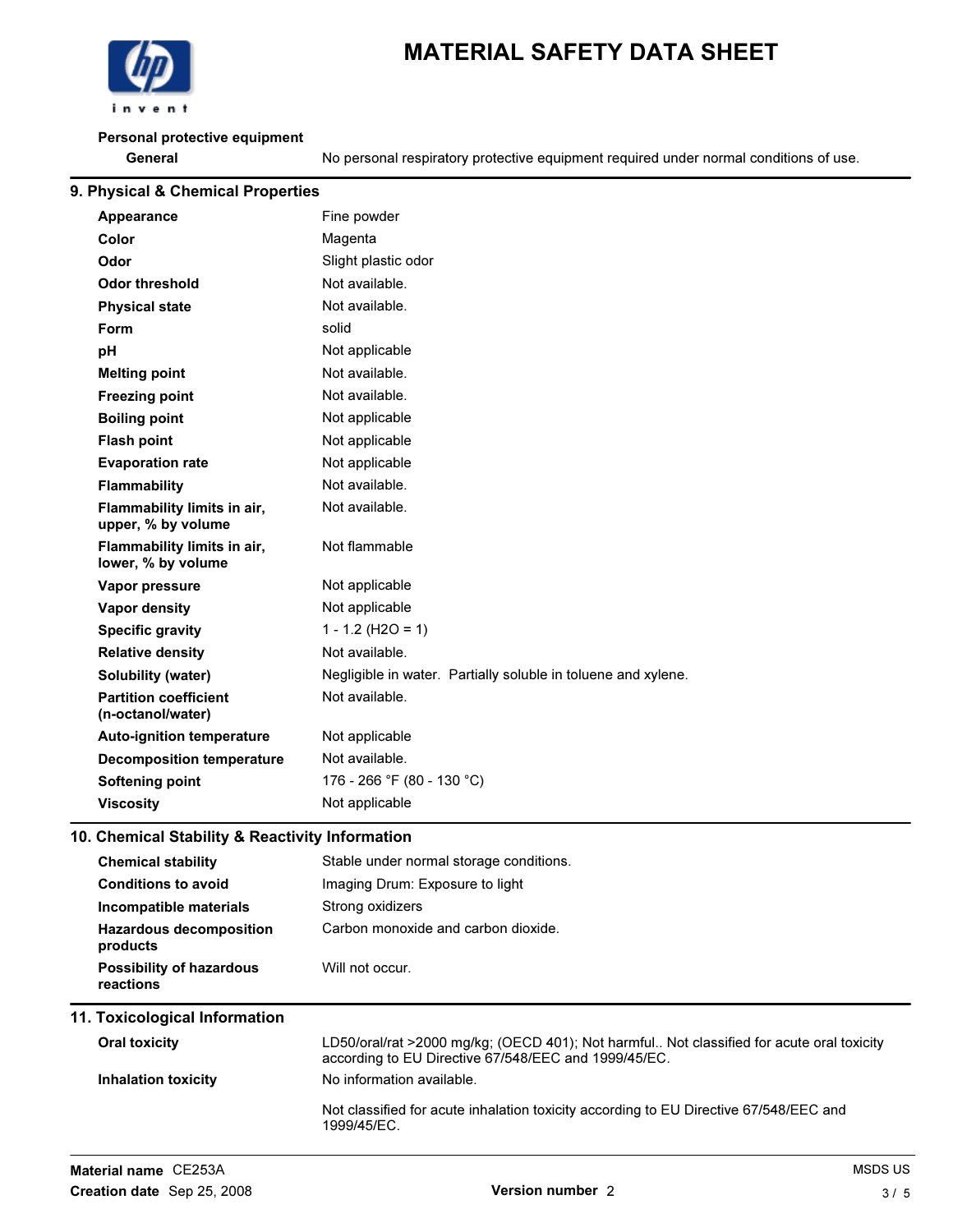|                           |                                                     | <b>MATERIAL SAFETY DATA SHEET</b>                                                                                                                                                                                                                                                                                 |
|---------------------------|-----------------------------------------------------|-------------------------------------------------------------------------------------------------------------------------------------------------------------------------------------------------------------------------------------------------------------------------------------------------------------------|
|                           | invent                                              |                                                                                                                                                                                                                                                                                                                   |
| <b>Eye irritation</b>     |                                                     | Not classified as irritant, according to OSHA Hazard Communication Standard (HCS) and EU<br>Directive 67/548/EEC and as amended.                                                                                                                                                                                  |
| <b>Sensitization</b>      |                                                     | Not classified as a sensitizer according to EU Directive 67/548/EEC and as amended, and<br>OSHA HCS (US).                                                                                                                                                                                                         |
|                           | <b>Chronic toxicity</b>                             | No information available.                                                                                                                                                                                                                                                                                         |
|                           | Carcinogenicity                                     | Not a known or suspected carcinogen according to any IARC Monograph, NTP, OSHA<br>Regulations (USA), EU Directive, or Proposition 65 (California).                                                                                                                                                                |
| <b>Mutagenicity</b>       |                                                     | Negative, does not indicate mutagenic potential (Ames Test: Salmonella typhimurium)                                                                                                                                                                                                                               |
|                           | <b>Reproductive toxicity</b>                        | Not classified as toxic according to EU Directive 67/548/EEC and as amended, California<br>Prop. 65, and DFG (Germany).                                                                                                                                                                                           |
|                           | 12. Ecological Information                          |                                                                                                                                                                                                                                                                                                                   |
|                           | Persistence and degradability                       | Not available.                                                                                                                                                                                                                                                                                                    |
|                           | 13. Disposal Considerations                         |                                                                                                                                                                                                                                                                                                                   |
|                           | <b>Disposal instructions</b>                        | Do not shred toner cartridge, unless dust-explosion prevention measures are taken. Finely<br>dispersed particles may form explosive mixtures in air. Dispose of in compliance with federal,<br>state, and local regulations.                                                                                      |
|                           |                                                     | HP's Planet Partners (trademark) supplies recycling program enables simple, convenient<br>recycling of HP original inkjet and LaserJet supplies. For more information and to determine<br>if this service is available in your location, please visit http://www.hp.com/recycle.                                  |
|                           | 14. Transport Information                           |                                                                                                                                                                                                                                                                                                                   |
| Not available.            |                                                     |                                                                                                                                                                                                                                                                                                                   |
| General                   |                                                     | Not a regulated article under United States DOT, IATA, ADR, IMDG, or RID.                                                                                                                                                                                                                                         |
|                           | 15. Regulatory Information                          |                                                                                                                                                                                                                                                                                                                   |
|                           | <b>US federal regulations</b>                       | US EPA TSCA Inventory: All chemical substances in this product comply with all rules or<br>orders under TSCA.                                                                                                                                                                                                     |
| None                      | <b>CERCLA (Superfund) reportable quantity</b>       |                                                                                                                                                                                                                                                                                                                   |
|                           |                                                     | Superfund Amendments and Reauthorization Act of 1986 (SARA)                                                                                                                                                                                                                                                       |
|                           | <b>Hazard categories</b>                            | Immediate Hazard - No<br>Delayed Hazard - No<br>Fire Hazard - No<br>Pressure Hazard - No<br>Reactivity Hazard - No                                                                                                                                                                                                |
|                           | <b>Section 302 extremely</b><br>hazardous substance | No                                                                                                                                                                                                                                                                                                                |
|                           | <b>Section 311 hazardous</b><br>chemical            | No                                                                                                                                                                                                                                                                                                                |
|                           | <b>International regulations</b>                    | All chemical substances in this HP product have been notified or are exempt from notification<br>under chemical substances notification laws in the following countries: US (TSCA), EU<br>(EINECS/ELINCS), Switzerland, Canada (DSL/NDSL), Australia, Japan, Philippines, South<br>Korea, New Zealand, and China. |
|                           | <b>16. Other Information</b>                        |                                                                                                                                                                                                                                                                                                                   |
| HMIS <sup>®</sup> ratings |                                                     | Health: 1<br>Flammability: 1<br>Physical hazard: 0                                                                                                                                                                                                                                                                |
| <b>NFPA ratings</b>       |                                                     | Health: 1<br>Flammability: 1<br>Instability: 0                                                                                                                                                                                                                                                                    |
| <b>Issue date</b>         |                                                     | Mar 17 2009 6:19AM                                                                                                                                                                                                                                                                                                |